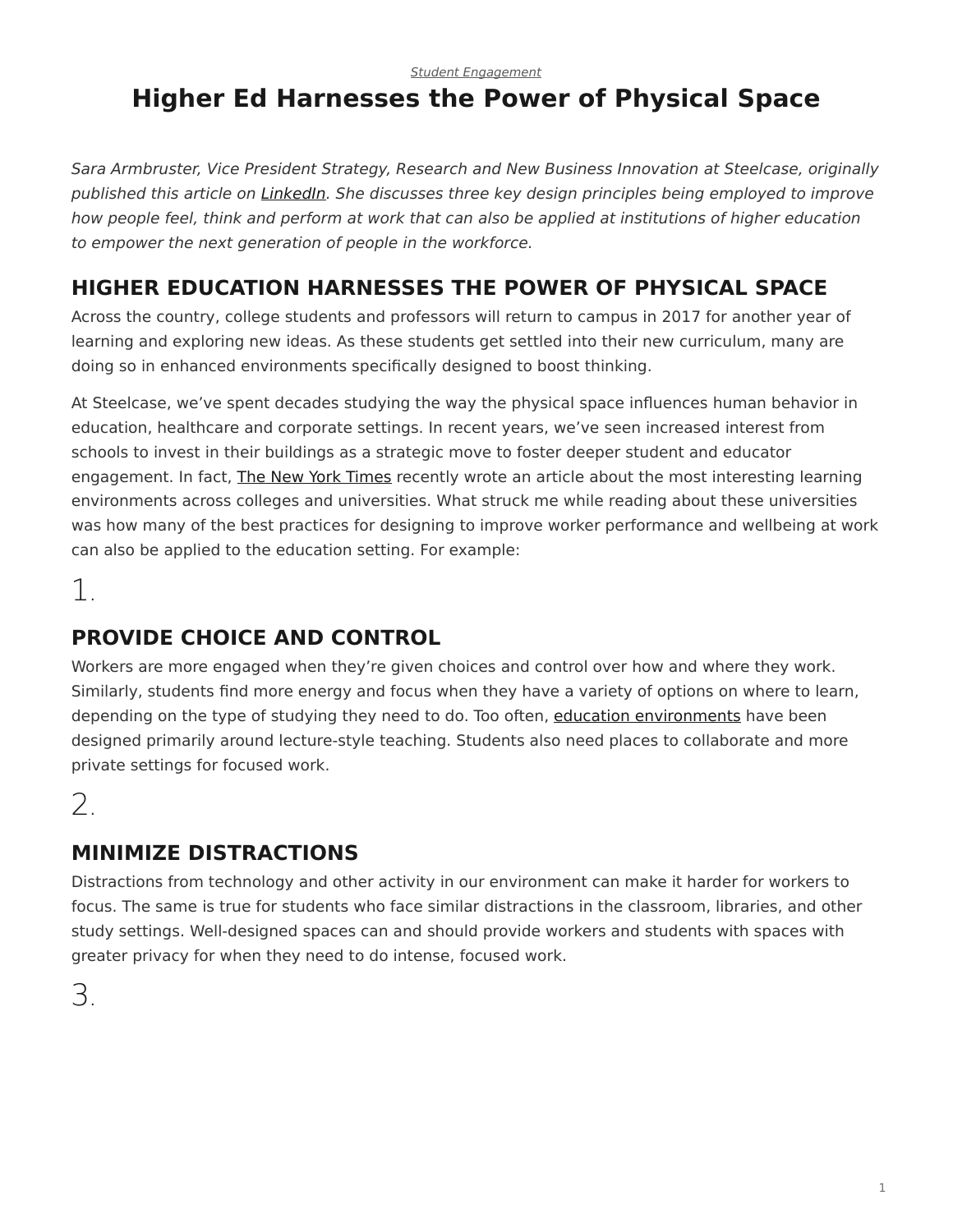#### **DESIGN FOR SPONTANEOUS COLLABORATION**

The best ideas often come at unexpected times, and chance meetings offer opportunities for bridging of ideas. This is as true on campus as it is in an office. Whether catching a few minutes with a professor after class or bumping into a peer working on a class assignment, these spur of the moment conversations can enable new and unique connections to be made to enhance existing ideas. Student workspaces should encourage opportunities for spontaneous collaboration.

More and more, universities are taking cues from what's been found to work in the corporate world and are applying it to educational settings. While developing [Cornell Tech](http://tech.cornell.edu/future-campus), designers looked at leading corporations known for their work environments including Pixar, Bloomberg, and Google to glean fresh ideas. At York University's [Bergeron Centre](http://thebergeroncentre.ca/), students presented their ideas to business leaders in a space intentionally designed to imitate a corporate lounge. And, at Wichita State University's [Innovation](http://vimeo.com/110931562) [Campus](http://vimeo.com/110931562), businesses run their own spaces and laboratories to educate students. Wichita State also spoke with local businesses to see what they looked for from graduates and is using that feedback to create better prepared graduates.

Both the education and corporate worlds understand that [space](https://www.steelcase.com/insights/articles/power-of-place/) is important and can have a large impact on overall performance. By leveraging these best practices, institutions of higher education can continue to shape the next generation of workers empowering them to be the workforce's newest innovators and disruptors.

Sara Armbruster, [Steelcase Vice President, Strategy, Research and New Business Innovation,](https://www.linkedin.com/pulse/higher-education-harnesses-power-physical-space-sara-armbruster?articleId=6199300992140484608) oversees strategy creation and corporate business development, as well as Steelcase's design research activity. She also oversees Steelcase Health, Steelcase Education and PolyVision. Her responsibilities include driving business growth in strategic markets, investments in internal and external growth opportunities, and creation of new business models.

#### **[Steelcase](https://www.steelcase.com/research/articles/author/steelcase-360/)**

Steelcase 360 explores the latest research, insights and trends on how the power place can make a difference in the way people work, learn and heal.

**[+About Steelcase](https://www.steelcase.com/discover/steelcase/our-company/)**

**[+Customer Care](#page-0-0)**